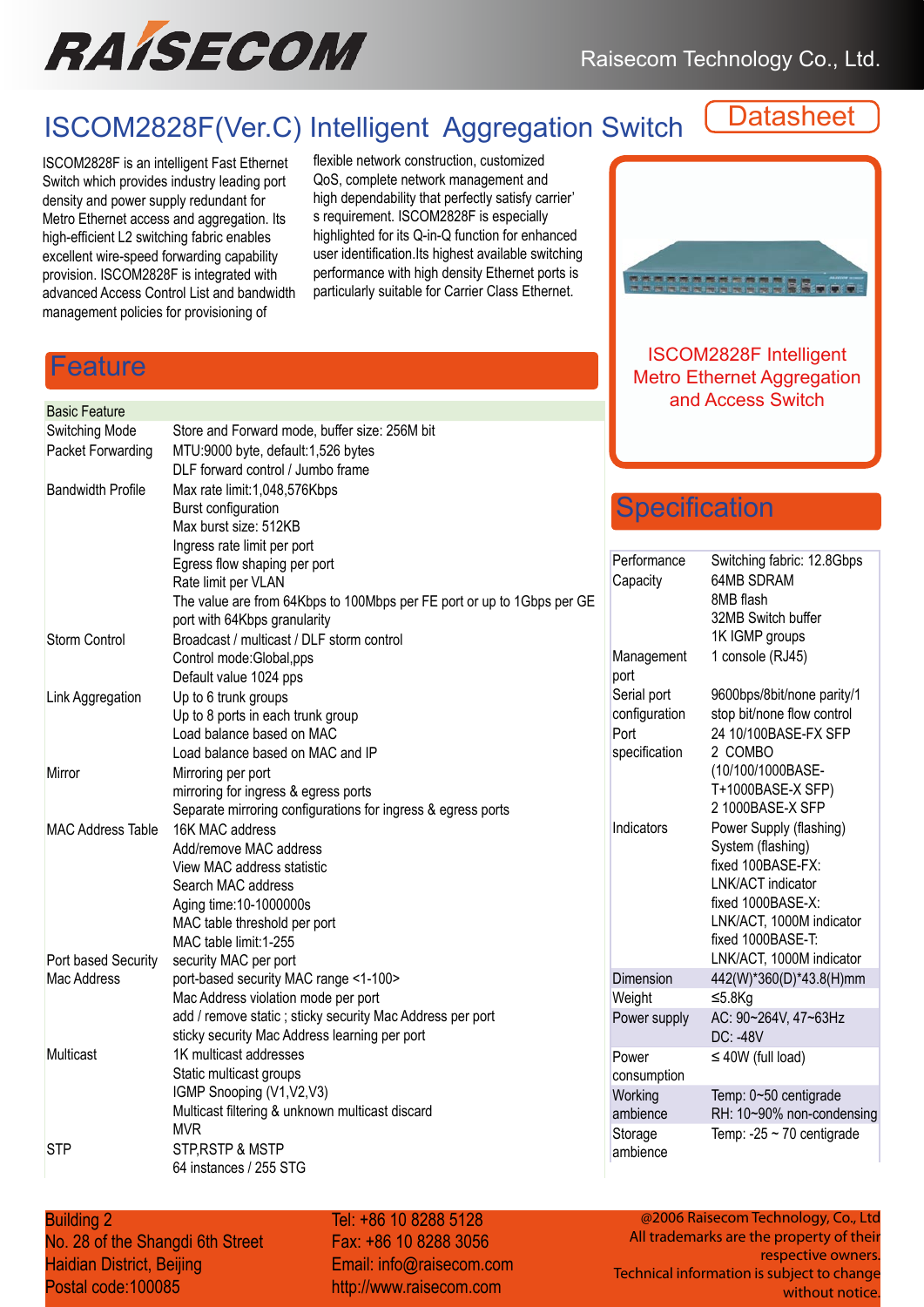

| Flow control                      | IEEE 802.3x in full duplex mode<br>Back pressure in half duplex mode<br>Separate configurations for ingress & egress                                                                                                                                                                                                                                                                                                                                                                                                                                                                                   |
|-----------------------------------|--------------------------------------------------------------------------------------------------------------------------------------------------------------------------------------------------------------------------------------------------------------------------------------------------------------------------------------------------------------------------------------------------------------------------------------------------------------------------------------------------------------------------------------------------------------------------------------------------------|
| <b>VLAN</b>                       | IEEE 802.1Q VLAN<br>4K active VLANs                                                                                                                                                                                                                                                                                                                                                                                                                                                                                                                                                                    |
| QinQ                              | Port QinQ<br>Double-tagging VLAN swapping                                                                                                                                                                                                                                                                                                                                                                                                                                                                                                                                                              |
| <b>VLAN Groups</b>                | 128 VLAN groups<br><b>VLAN</b> groups statistics<br>CoS-to-queue mapping based on VLAN group<br>VLAN groups CoS value remarking<br>VLAN groups rate limit<br><b>DSCP</b> remarking                                                                                                                                                                                                                                                                                                                                                                                                                     |
| <b>Transparent Relay</b><br>Relay | <b>BPDU</b><br>DOT <sub>1</sub> X<br><b>LACP</b>                                                                                                                                                                                                                                                                                                                                                                                                                                                                                                                                                       |
| Digital Diagnostic                | SFP digital diagnostic function                                                                                                                                                                                                                                                                                                                                                                                                                                                                                                                                                                        |
| Port Loop-back<br>Detection       | Individual port will be shutdown if loopback is detected                                                                                                                                                                                                                                                                                                                                                                                                                                                                                                                                               |
| Port Backup                       | Support backup                                                                                                                                                                                                                                                                                                                                                                                                                                                                                                                                                                                         |
| <b>Ethernet Ring</b>              | RAISECOM Ethernet ring: $\leq$ 50 ms recovery time<br>Max 8 ethernet rings, max 124 devices in each ring                                                                                                                                                                                                                                                                                                                                                                                                                                                                                               |
| <b>Advanced Feature</b>           |                                                                                                                                                                                                                                                                                                                                                                                                                                                                                                                                                                                                        |
| <b>ACL</b>                        | MAC-based<br>IP-based ACL<br>ACL map (L2~L4 byte)<br>user customized ACL(offset range:22~62 bytes)                                                                                                                                                                                                                                                                                                                                                                                                                                                                                                     |
| Filter                            | <b>ACL hardware filter</b><br>Egress port filter<br>Indicated ingress / egress port filtering<br>Hardware supports max 1024 data flow<br>Switch access IP packet filter                                                                                                                                                                                                                                                                                                                                                                                                                                |
| QoS                               | Global CoS to queue mapping<br>Global DSCP to queue mapping<br>Globa IP Precedence to queue mapping<br>Port TRUST mode<br><b>TRUST CoS priority</b><br><b>TRUST DSCP priority</b><br><b>TRUST IP precedence priority</b><br>Global queue scheduling<br>8 queues per port<br><b>SP</b><br><b>WRR</b><br>SP+WRR<br>WRR weight range: 1-15<br>Flow statistic<br>Flow-based mirror<br>Flow-based rate limit<br>Flow-based redirection<br>Flow-based VLAN swapping<br>Flow-based rewriting of 802.1p CoS & internal priority<br>Flow-based change DSCP, IP precedence<br>Flow-based ACL in egress direction |

Safety compliance

MIB Manag CE UL

## **Compliance**

|       | 802-1x-2004-MIB          |
|-------|--------------------------|
| ement | DISMAN-PING-MIB          |
|       | DOT3-OAM-MIB             |
|       | IEEE8021-CFM-MIB81       |
|       | RFC1213                  |
|       | <b>RFC1493</b>           |
|       | <b>RFC1757</b>           |
|       | <b>RFC1907</b>           |
|       | RFC2233                  |
|       | RFC2571                  |
|       | <b>RFC2572</b>           |
|       | RFC2573N                 |
|       | RFC2573P                 |
|       | <b>RFC2573T</b>          |
|       | <b>RFC2574</b>           |
|       | <b>RFC2575</b>           |
|       | <b>RFC2665</b>           |
|       | RFC2674P                 |
|       | <b>RFC4363Q</b>          |
|       | <b>TRACEROUTE</b>        |
|       | RAISECOM-ACL-MIB         |
|       | RAISECOM-COMMON-         |
|       | <b>MANAGEMENT-MIB</b>    |
|       | RAISECOMDOT1XMIB         |
|       | RAISECOM-EXTEND-OAM-     |
|       | UPGRADE-MIB              |
|       | RAISECOM-EXTOAM-MIB      |
|       | RAISECOM-                |
|       | <b>IPSOURCEGUARS-MIB</b> |
|       | RAISECOM-KEEPALIVE-MIB   |
|       | RAISECOM-OAM-MIB         |
|       | RAISECOM-OPTICAL-        |
|       | <b>MONITOR-MIB</b>       |
|       | RAISECOM-PPPOEAGENT-     |
|       | MIB                      |
|       | RAISECOM-QOS-MIB         |
|       | RAISECOM-RCMP-MIB        |
|       | RAISECOM-RELAY-MIB       |
|       | RAISECOM-REMOTE-         |
|       | MANAGEMENT-LOCAL-MIB     |
|       | RAISECOM-REMOTE-         |
|       | MANAGEMENT-REMOTE-       |
|       | <b>MIB</b>               |
|       | RAISECOM-RNDP-MIB        |
|       | RAISECOM-RTDP-MIB        |
|       |                          |

**Building 2 Co., Ltd., Ltd., Ltd., Ltd., Ltd., Ltd., Ltd., Ltd., Ltd., Ltd., Ltd., Ltd., Ltd., Ltd., Ltd., Ltd., Ltd., Ltd., Ltd., Ltd., Ltd., Ltd., Ltd., Ltd., Ltd., Ltd., Ltd., Ltd., Ltd., Ltd., Ltd., Ltd., Ltd., Ltd.,** 

Building 2 Tel: +86 10 8288 5128<br>
No. 28 of the Shangdi 6th Street Fax: +86 10 8288 305<br>
Haidian District, Beijing Email: info@raisecom<br>
Postal code:100085 http://www.raisecom.c Haidian District, Beijing Postal code:100085 No. 28 of the Shangdi 6th Street

Tel: +86 10 8288 5128 Fax: +86 10 8288 3056 Fax: +86 10 8288 3056 Fax: +86 10 8288 3056 Email: info@raisecom.com Email: info@raisecom.com Email: info@raisecom.com http://www.raisecom.com http://www.raisecom.com http://www.raisecom.com

@2006 Raisecom Technology, Co., Ltd All trademarks are the property of their respective owners. Technical information is subject to change @2006 Raisecom Technology, Co., LtdAll trademarks are the property of theirrespective owners.Technical information is subject to change without notice.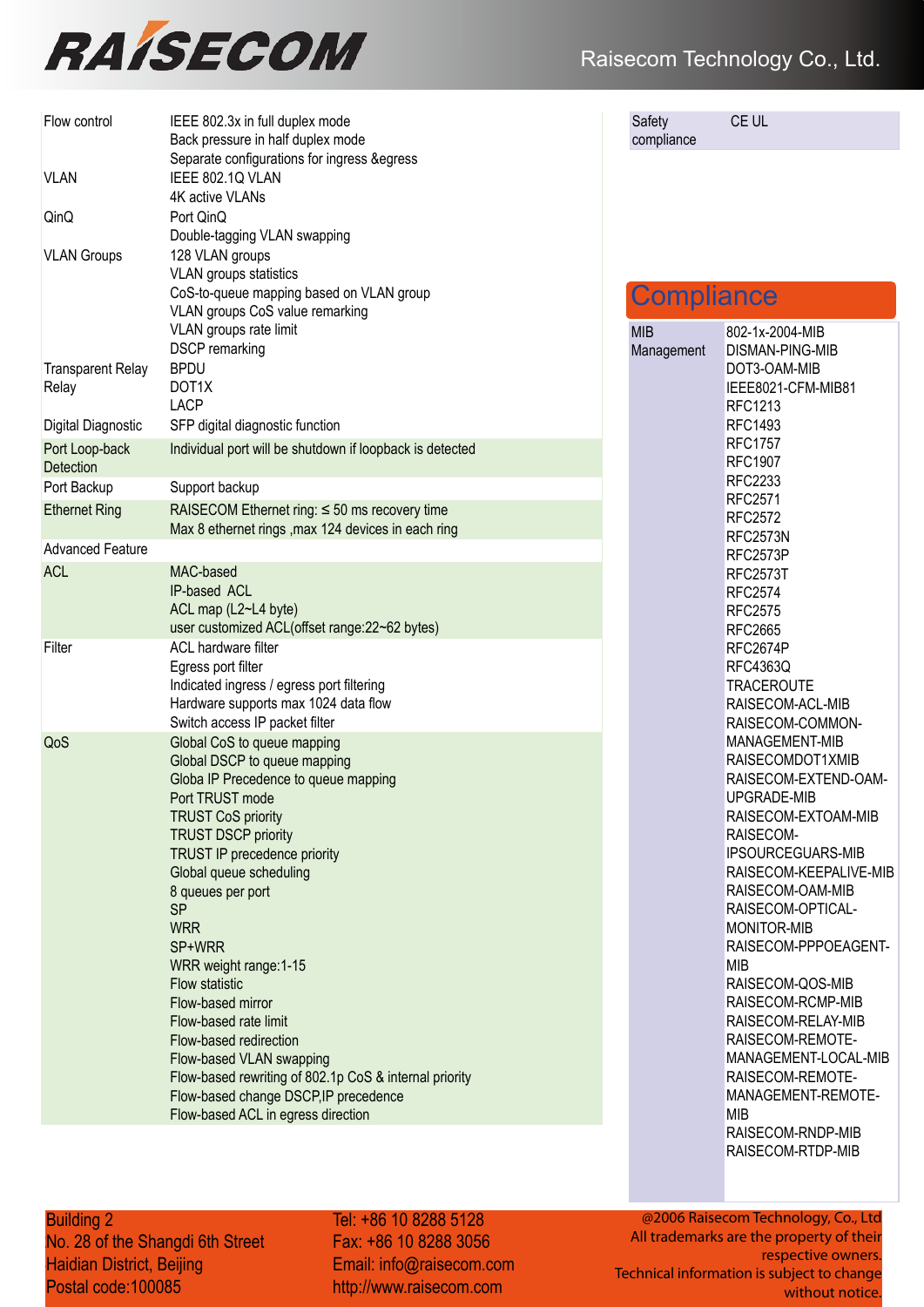

| Maintenance                     | Debug information output<br>PING (Packet Internet Groper)<br>Telnet Client / Trace route<br>Port statistics<br>Port dynamic statistic                                                                                                                                                                                                                                           | RAISECOM-SYSLOG-<br>SERVICE-MIB<br>SWITCH-SYSTEM-MIE<br>RAISECOM-UPGRADI<br>RAISECOM-USER-MIE                                                                                                                                       |  |
|---------------------------------|---------------------------------------------------------------------------------------------------------------------------------------------------------------------------------------------------------------------------------------------------------------------------------------------------------------------------------------------------------------------------------|-------------------------------------------------------------------------------------------------------------------------------------------------------------------------------------------------------------------------------------|--|
| Password Recovery<br>MEF 9 & 14 | Support<br>Support                                                                                                                                                                                                                                                                                                                                                              | RC802-1X-MIB<br><b>RCCFM</b><br>RCDOT1AG                                                                                                                                                                                            |  |
| <b>Management Feature</b>       |                                                                                                                                                                                                                                                                                                                                                                                 | <b>RCQINQ</b>                                                                                                                                                                                                                       |  |
|                                 | System Management CLI / ARP / Telnet / Console / SNMP / Web management<br>16 Layer 3 interfaces, Super VLAN, max 4094 VLAN<br>SSH Version 2 server (muti-clients)<br>RMON Group 1,2,3 & 9<br>Bridge MIB (RFC1493)<br><b>RAISECOM NMS</b><br>System log<br>Hierarchical alarms<br>Link alarm per port<br>Keepalive report<br>Fault pass through<br>Module information management | <b>RCSLA</b><br><b>RCVLANGROUP</b><br><b>RMONMIB</b><br>SWITCH-AUTOCONFI<br>SWITCH-DAI-MIB<br>SWITCH-DHCPCLIENT<br>SWITCH-DHCPOPTIO<br>SWITCH-DHCPSNOOI<br><b>MIB</b><br>SWITCH-ERING-MIB<br>SWITCH-FILTER-MIB<br>SWITCH-IFEXTEND-M |  |
|                                 | Cluster Management RAISECOM Neighbor Discovery Protocol (RNDP)<br>RAISECOM Topology Discovery Protocol (RTDP)<br>RAISECOM Cluster Management Protocol (RCMP)<br>RAISECOM Cluster management                                                                                                                                                                                     | SWITCH-IPDHCPSER'<br><b>MIB</b><br>SWITCH-L3FILTER-MI<br>SWITCH-LINKSTATET<br><b>MIB</b>                                                                                                                                            |  |
| <b>Auto Configuration</b>       | Auto configuration                                                                                                                                                                                                                                                                                                                                                              | SWITCH-MACCONFIG                                                                                                                                                                                                                    |  |
| Software Upgrade                | Xmodem / FTP upgrade in BOOTROM<br>FTP/TFTP                                                                                                                                                                                                                                                                                                                                     | SWITCH-MSTP-MIB<br>SWITCH-MVR-MIB                                                                                                                                                                                                   |  |
| Scheduling                      | System task scheduling                                                                                                                                                                                                                                                                                                                                                          | SWITCH-NTP-MIB                                                                                                                                                                                                                      |  |
| Time Management                 | Timezone / Time modification<br>DST / NTP<br>System time synchronization by SNTP Client                                                                                                                                                                                                                                                                                         | SWITCH-PORTBACKU<br>SWITCH-PORTMIRRC<br>SWITCH-PORTSTATIS                                                                                                                                                                           |  |
| <b>DHCP</b>                     | <b>DHCP Snooping</b><br>DHCP Client / DHCP Server<br>DHCP Option82 / DHCP Relay                                                                                                                                                                                                                                                                                                 | <b>MIB</b><br>SWITCH-RATELIMIT-N<br>SWITCH-RSTP-MIB                                                                                                                                                                                 |  |
| <b>OAM</b>                      | 802.3ah OAM (Discovery, Link Performance, Remote loopback, Fault<br>detection and Performance Stats per OAM standards)<br>OAM ACTIVE / PASSIVE Mode<br>OAM MIB Variable Get Function<br><b>OAM Event Function</b><br><b>Extended OAM</b>                                                                                                                                        | SWITCH-SNMP-MIB<br>SWITCH-SYSTEM-MIE<br>SWITCH-TRUNK-MIB<br>SWITCH-VLANCFG-M                                                                                                                                                        |  |
| <b>CFM</b>                      | 802.1ag, Y.1731 protocol, support 256 MEP, 256 MA<br><b>Connectivity Check</b><br>Loopback<br>Linktrace                                                                                                                                                                                                                                                                         |                                                                                                                                                                                                                                     |  |
| <b>LLDP</b>                     | Discovery Remote Base on Link Layer<br>Get Remote Basic Information                                                                                                                                                                                                                                                                                                             |                                                                                                                                                                                                                                     |  |
| <b>SLA</b>                      | Layer-2 / Layer-3 SLA                                                                                                                                                                                                                                                                                                                                                           |                                                                                                                                                                                                                                     |  |
| Error Tolerance &<br>Redundancy | System fault report<br>Fast recovery during serious error                                                                                                                                                                                                                                                                                                                       |                                                                                                                                                                                                                                     |  |

SERVICE-MIB VITCH-SYSTEM-MIB **ISECOM-UPGRADE-MIB NISECOM-USER-MIB** RC802-1X-MIB CFM RCDOT1AG RCQINQ ንSLA **CVLANGROUP** RMONMIB SWITCH-AUTOCONFIG-MIB VITCH-DAI-MIB VITCH-DHCPCLIENT-MIB VITCH-DHCPOPTION-MIB VITCH-DHCPSNOOPING-MIB VITCH-ERING-MIB SWITCH-FILTER-MIB SWITCH-IFEXTEND-MIB VITCH-IPDHCPSERVER-MIB VITCH-L3FILTER-MIB VITCH-LINKSTATETRACK- $\overline{B}$ **WITCH-MACCONFIG-MIB NITCH-MSTP-MIB** VITCH-MVR-MIB **NITCH-NTP-MIB** SWITCH-PORTBACKUP-MIB SWITCH-PORTMIRROR-MIB VITCH-PORTSTATISTIC- $\overline{\mathsf{B}}$ SWITCH-RATELIMIT-MIB VITCH-RSTP-MIB VITCH-SNMP-MIB VITCH-SYSTEM-MIB VITCH-TRUNK-MIB VITCH-VLANCFG-MIB

RAISECOM-SCHEDULE-MIB

**Building 2 Co., Ltd., Ltd., Ltd., Ltd., Ltd., Ltd.** 

No. 28 of the Shangdi 6th Street Haidian District, Beijing Postal code:100085

Tel: +86 10 8288 5128 Fax: +86 10 8288 3056 Fax: +86 10 8288 3056 Email: info@raisecom.com Email: info@raisecom.com http://www.raisecom.com http://www.raisecom.com

@2006 Raisecom Technology, Co., Ltd All trademarks are the property of their All trademarks respective owners. Technical information is subject to change without notice.